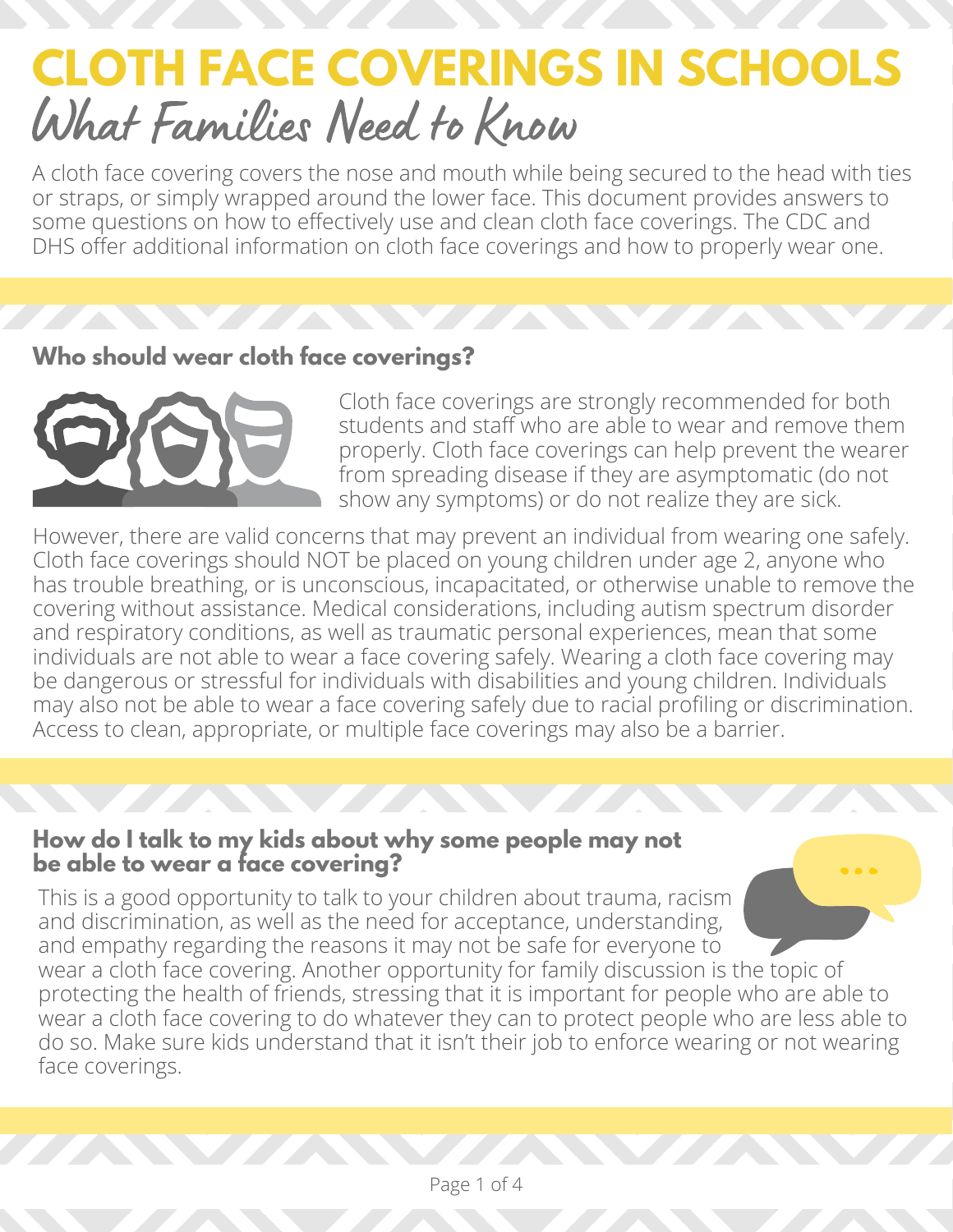## **What is the rationale behind using the cloth face coverings?**



Current recommendations support wearing cloth face coverings in public spaces where you are not able to stay at least 6 feet apart from others. Cloth face coverings help reduce the chance that you will spread the disease to others if you are asymptomatic or do not realize you are sick. This is because the coverings reduce the release of infectious particles into the air if the wearer speaks, coughs, or sneezes. It is important to note that cloth face coverings do NOT completely prevent the wearer from exposure to infectious particles, especially if you are in close contact with an infected person or if the person is not wearing their own mask.

The more we can help to slow down spread of disease, the more we help in terms of:

- Helping our community by protecting those most at-risk or vulnerable and reducing the burden on our health care system.
- Preventing the disruption of our children's education by reducing the likelihood of having mass absences or switching to virtual learning.
- Helping our economy to get back on its feet by reducing both disease spread and the likelihood of rolling back phases or increasing restrictions.

#### **It seems that the recommendations keep changing—why should my kid wear a face covering?**

At this time, the research suggests that wearing a cloth face covering can make a real impact on disease transmission and reduce the risk of spread. It is true that the research has evolved on this topic, and that is because doctors, scientists, and public health professionals are learning more and more about COVID-19 as they continue to treat, study, and track it. We acknowledge that cloth face coverings can be uncomfortable and inconvenient, but they are a valuable tool that we have control over to help decrease the risk of spread and keep our communities safer. Emphasizing this with children and talking to them about how we can all play a role in protecting each other can help make it easier for families to wear cloth face coverings. Further, stressing that every little bit counts and that mistakes (like forgetting to pull the face covering up all the way) are okay as long as they are committed to wearing it. Just like so many topics in childhood, there may still be accidents and mistakes as children learn and adapt to something new, but anytime a cloth face covering is worn, it can help reduce the potential of spreading COVID-19.

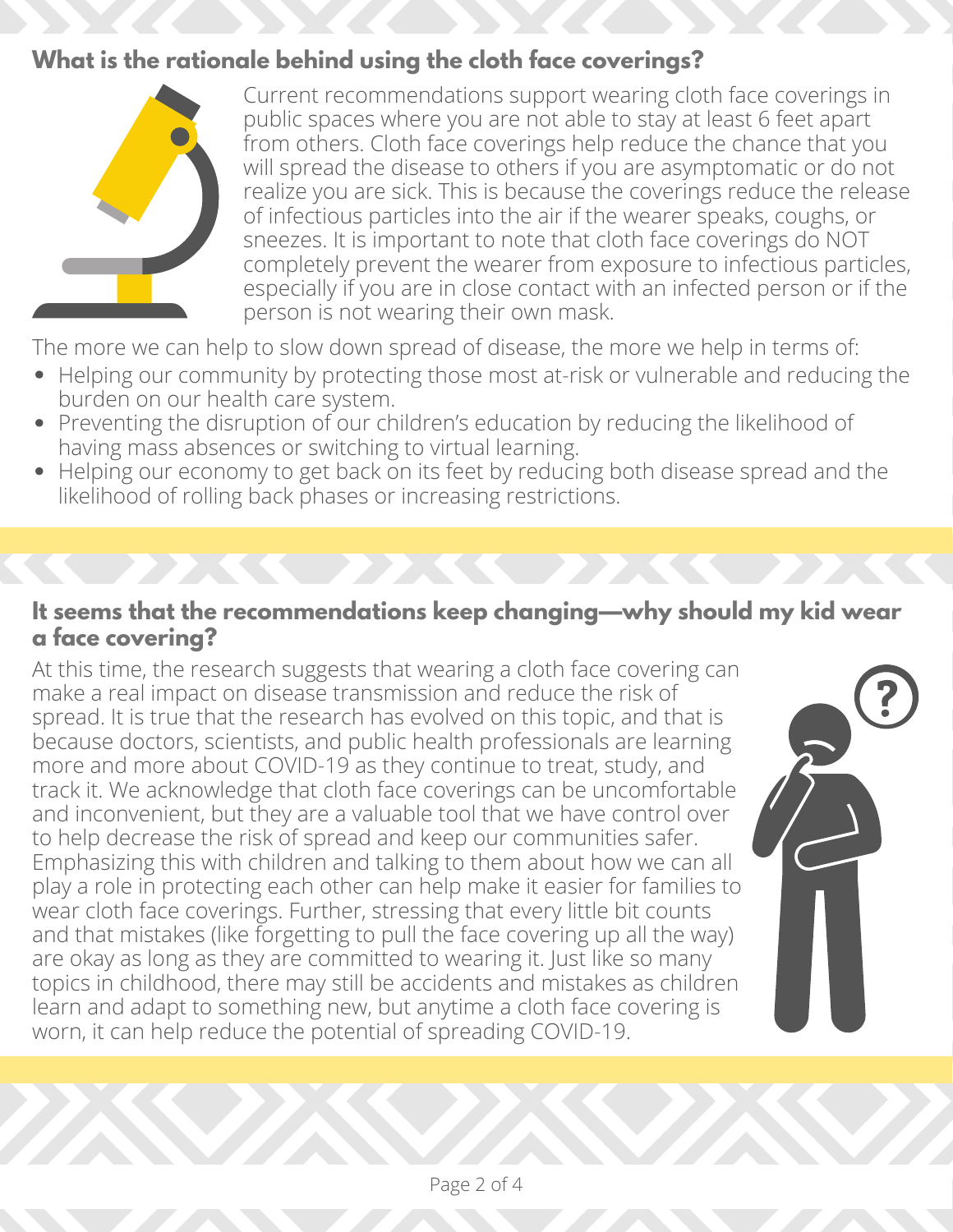## **How do you wear a cloth face covering?**



A cloth face covering should cover the nose and mouth, fit snugly on the face, and be secured in place via ear loops or strings that tie behind the head. Avoid touching the cloth face covering, especially if hands have not been washed recently.

# **When do you need to change a cloth face covering?**

The same cloth face covering should not be worn more than a single day to allow for adequate cleaning. If the cloth face covering becomes soiled or damaged, more frequent changing is advised. The availability of multiple face coverings may be needed. The possibility of cloth face coverings becoming soiled or damaged should be considered as a likely scenario, especially for younger students. Schools should work with communities and families to try to provide extra face coverings for these kinds of situations.



## **How do you wash a cloth face covering? If you don't have regular access to a washing machine, what is the best way to wash a cloth face covering?**



It's a good idea to wash your cloth face covering frequently as they should not be worn longer than one day before needing to be washed. Store them in a designated bag or bin until they can be laundered with detergent and hot water and dried on a hot cycle. If you are unable to machine wash the cloth face covering, wash it by hand with laundry detergent and hot water before air drying. Re-wearing a cloth face covering without washing it is not advised.

#### **How do you care for your skin when wearing a cloth face covering regularly?**

Wash face often, preferably directly before and after each use of the face covering, and apply moisturizer to decrease friction and reduce irritation. Wear a clean mask.